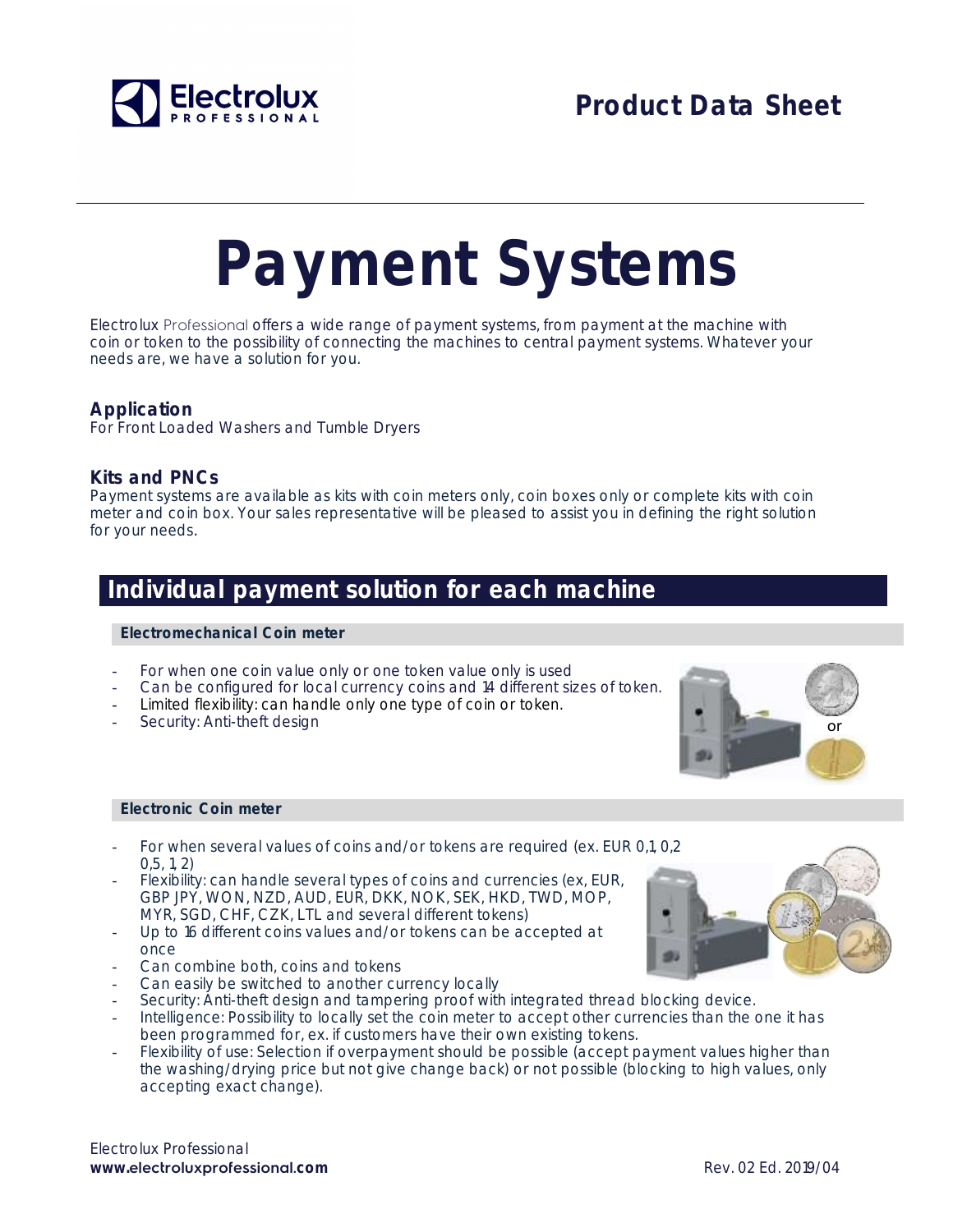

# **Product Data Sheet**

### **Tokens**

Tokens offer flexibility and ease of use: they can be handed out for free, the risk of burglary is low, customers can choose/vary the price for a token depending on the applications and they can combine tokens with other applications ex. in camping sites or apartment house laundries. Use of tokens is also beneficial in international environments such as hotels where guests do not necessarily have coins in the local currency.

Electrolux Professional offers a wide selection of tokens to meet the needs of diversity. There are 14 different tokens available with variations in marking, color, diameter and thickness.

When selecting token, please consider the following:

- Select a token which differs most from your local currency
- Select a token which differs from other token operated launderettes in the neighborhood
- Select a token which differs from other nearby vending machines

Tokens can be purchased by unit or by batches up to 100 pieces per bag

#### **Coin boxes**

#### **Coin box (170x88x51)**

- Brand: Electrolux Professional
- Follow standard measurements: (170x88x51mm)
- Capacity: 350 coins (of the size of 0,25 USD, diameter = 24,26mm)
- Individual key for each box security against theft
- Material: Galvanized, Painted steel, designed in line with the rest of the machine panel (same grey color)

#### **Coin box (170x88x51) Lower front plate for dryers**

- Brand: Electrolux Professional
- Follow standard measurements: (170x88x51mm)
- Capacity: 350 coins (of the size of 0,25 USD, diameter = 24,26mm)
- Individual key for each box -security against theft
- Material: Galvanized, Painted steel, designed in line with the rest of the machine panel (same grey color)





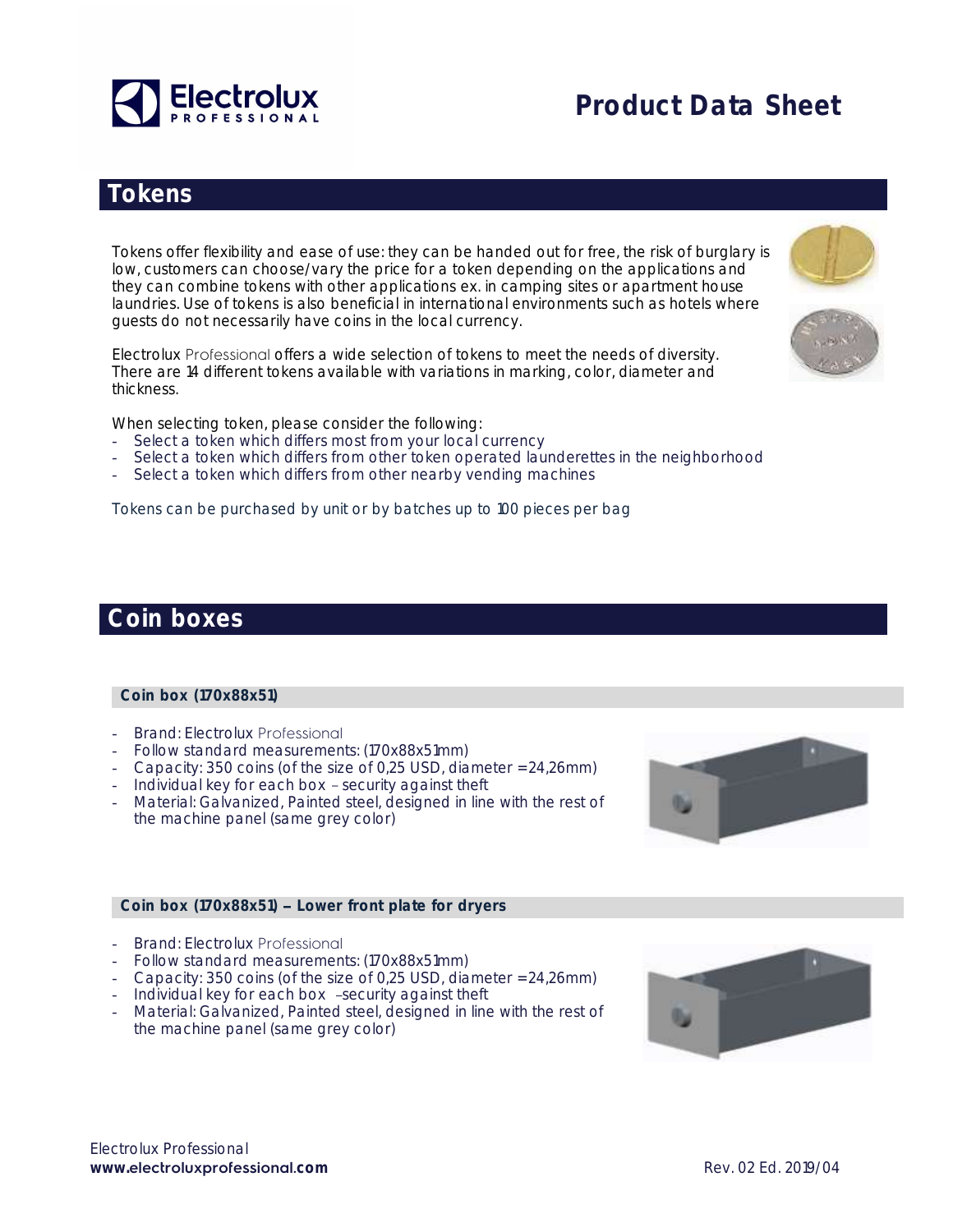

## **Product Data Sheet**

#### **Coin box (185x89x81)**

- Brand: Greenwald UG800B
- Follow standard measurements: 7,3x3,5x3,2" (185x89x81mm)
- Capacity: 600 coins (of the size of 0,25 USD, diameter = 24,26mm)
- Individual key for each box safety reasons
- Reinforced lock system, more robust.
- Material: Galvanized Steel

#### **Coin box (203x95x64)**

- Brand: Monarch JBX
- Follow standard measurements: 8,3x3,75x2,5" (203x95x64mm)
- Capacity: 550 coins (of the size of 0,25 USD, diameter = 24,26mm)
- Individual key for each box safety reasons
- Reinforced lock system, more robust.
- Material: Galvanized Steel





### **Housing for Coin meter / Coin box**

**Housing for Coin meter / Housing for Coin box**

#### Housing for coin meter

- Coin meter is purchased separately and assembled locally
- Can be combined with coin box

#### Housing for coin box

- Coin box is purchased separately and assembled locally
- Standard dimensions for box: 89x81mm
- Length is 170mm. Also fit systems with a shorter length.
- Housing is suitable for ex, Greenwald, Monarch, EDS
- Can be combined with coin meter

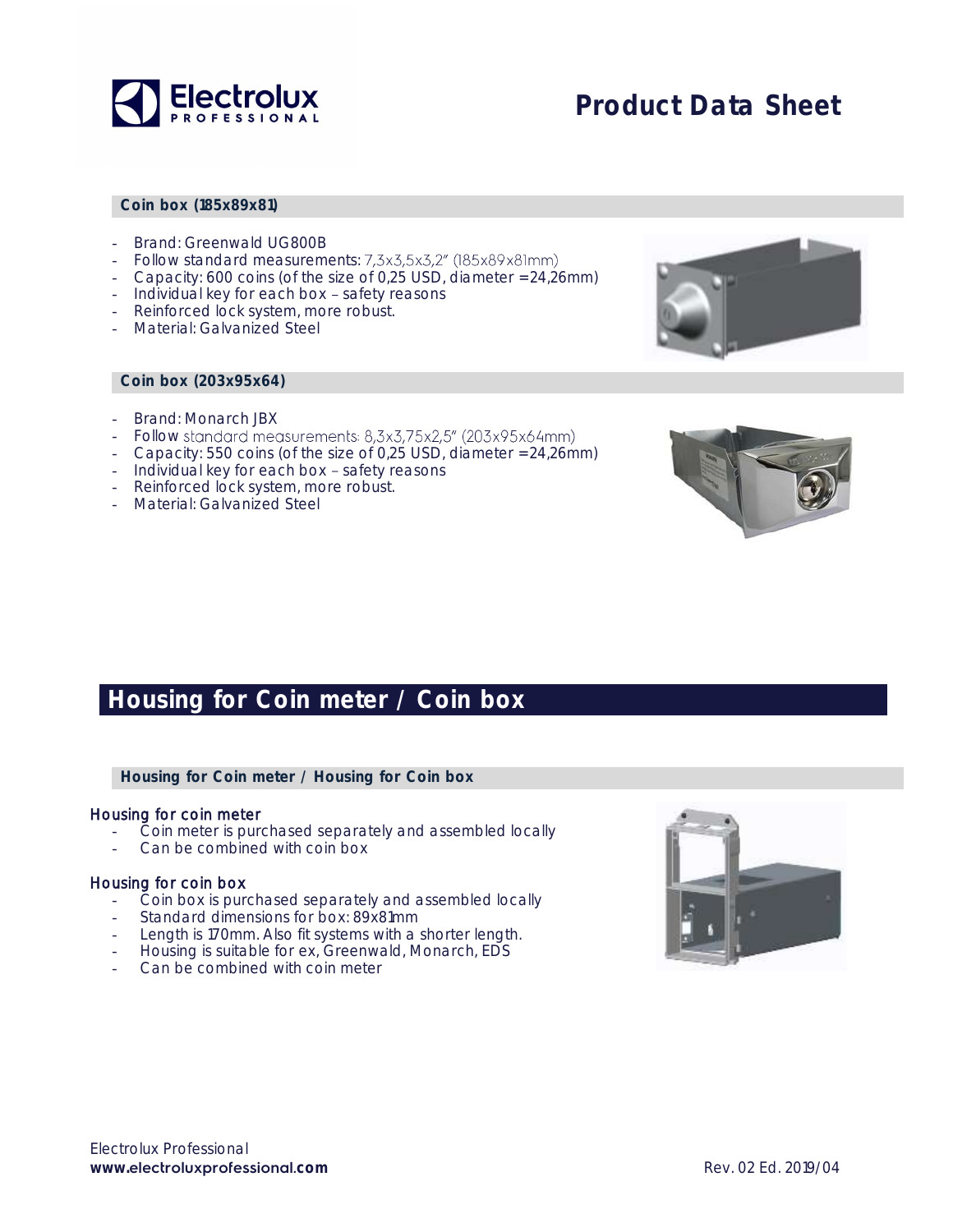

### **Connection of Card Readers**

Electrolux Professional washers and dryers are prepared to receive card systems or similar (Exception WH6-6, TD6-6 and TD6-7). We offer a range of kits with power supply, screw terminals and price programming buttons to make connection and operation easier for customers.

#### **Housing for Card Reader**

- Plate with hole for card reader, PCB and cables for connection of card reader
- For customers who want to install payment systems with Card, Keys etc, Convenient as, easy to mount on machines with a nice aesthetics of the machine.
- If the hole in the plate is too small/too big for a specific card reader, it is easy to locally replace the plate with a suitable one.



#### **Additional kits for easy connection of card readers**

- Card Reader kit (including frame, cover plate, bracket, pcb and cable)
- Frame and cover plate for card reader
- Cover plate for card reader
- Cover plate for coin box housing
- Bracket for printed circuit board
- Printed circuit board with fuses for connection of card reader to line voltage
- Printed circuit board and cables for connection of card reader to Compass Pro or Compass Control

#### **Adapter Plate for dual payment**

- For customers who want payment with both built-in coin meter and card reader
- Adapter plate with one hole as well as prepunched holes for main suppliers (Spyderwash, ESD, etc)
- Allows a broader choice of payment, more revenue for the owner
- Nice aesthetics, avoid that customers drill holes in the machine themselves, which can cause quality issues on the machine
- More convenience for customers
- Simple and safe to install

### **Other Payment Solutions**

Upon demand, Electrolux Professional washers and dryers are prepared for connection of payment systems from payment systems manufacturers.

Our equipment is compatible with the vast majority of payment systems available today globally. Please contact your local sales representative for more information.